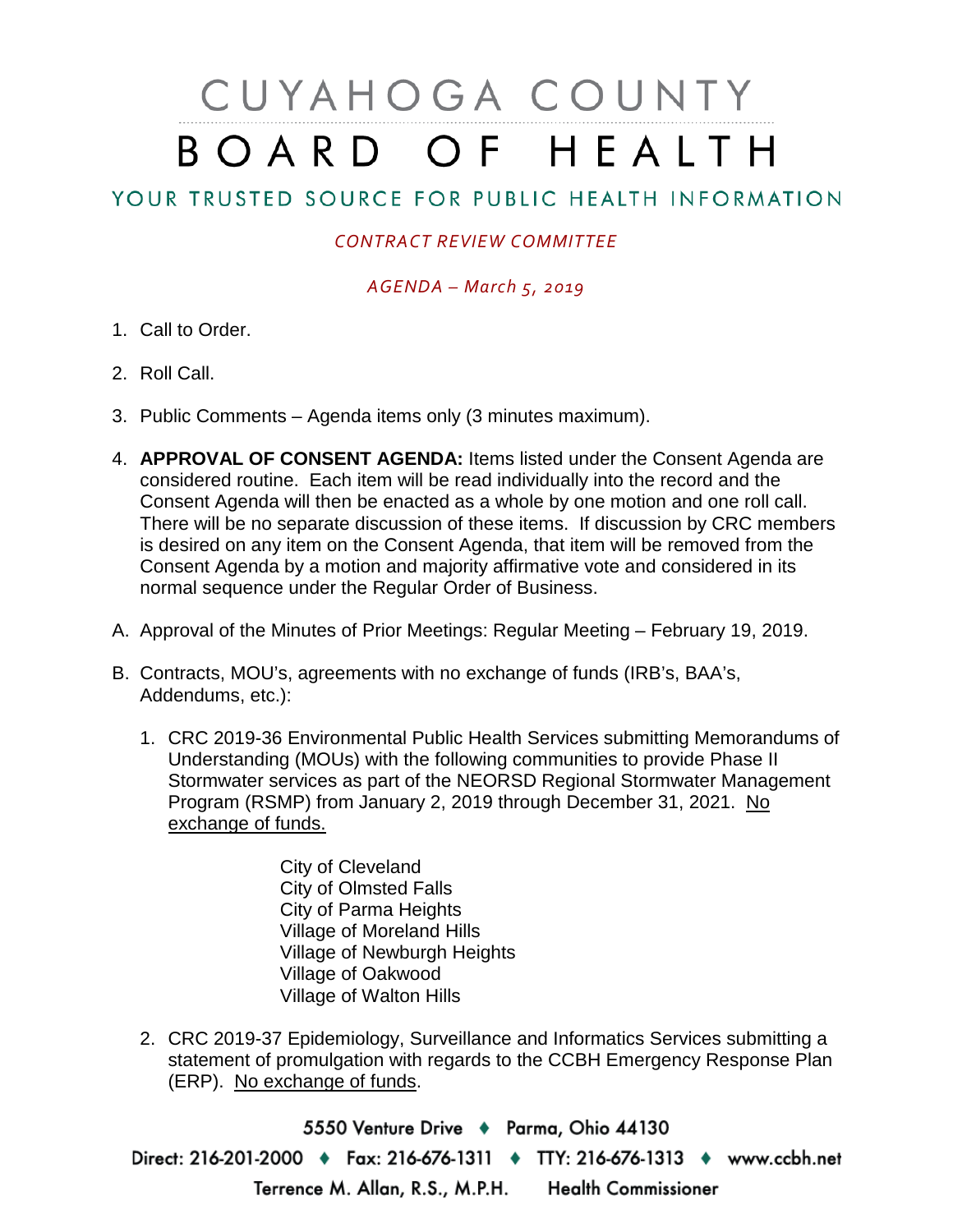3. CRC 2019-38 Epidemiology, Surveillance and Informatics Services submitting a letter to adopt the Mass Fatality Response Annex (MFRA). No exchange of funds.

#### 5. **CONTRACTS AND AWARDS:**

- A. Tabled Items
	- 1. CRC 2018-100 7208 Broadview Rd. Parma, Ohio 44134
	- 2. CRC 2018-123 7454 Bronson Rd. Olmsted Township, Ohio 44138
	- 3. CRC 2018-160 27912 Pergl Rd. Solon, Ohio 44139
	- 4. CRC 2018-161 27605 Pergl Rd. Glenwillow, Ohio 44139
	- 5. CRC 2018-162 6845 Richmond Rd. Glenwillow, Ohio 44139
- B. New Items For Review
	- 1. Bid/Quote Openings ≥ \$25,000.00

None

2. Bid/Quote Openings < \$25,000.00

*Lead Program:*

- a. CRC 2019-39 26120 Hurlingham Rd. Beachwood, Ohio 44122
- b. CRC 2019-40 5137 Stanley Ave. Maple Heights, Ohio 441375550 Venture Drive ♦ Parma, Ohio 44130

Direct: 216-201-2000 • Fax: 216-676-1311 • TTY: 216-676-1313 • www.ccbh.net

Terrence M. Allan, R.S., M.P.H.

**Health Commissioner**